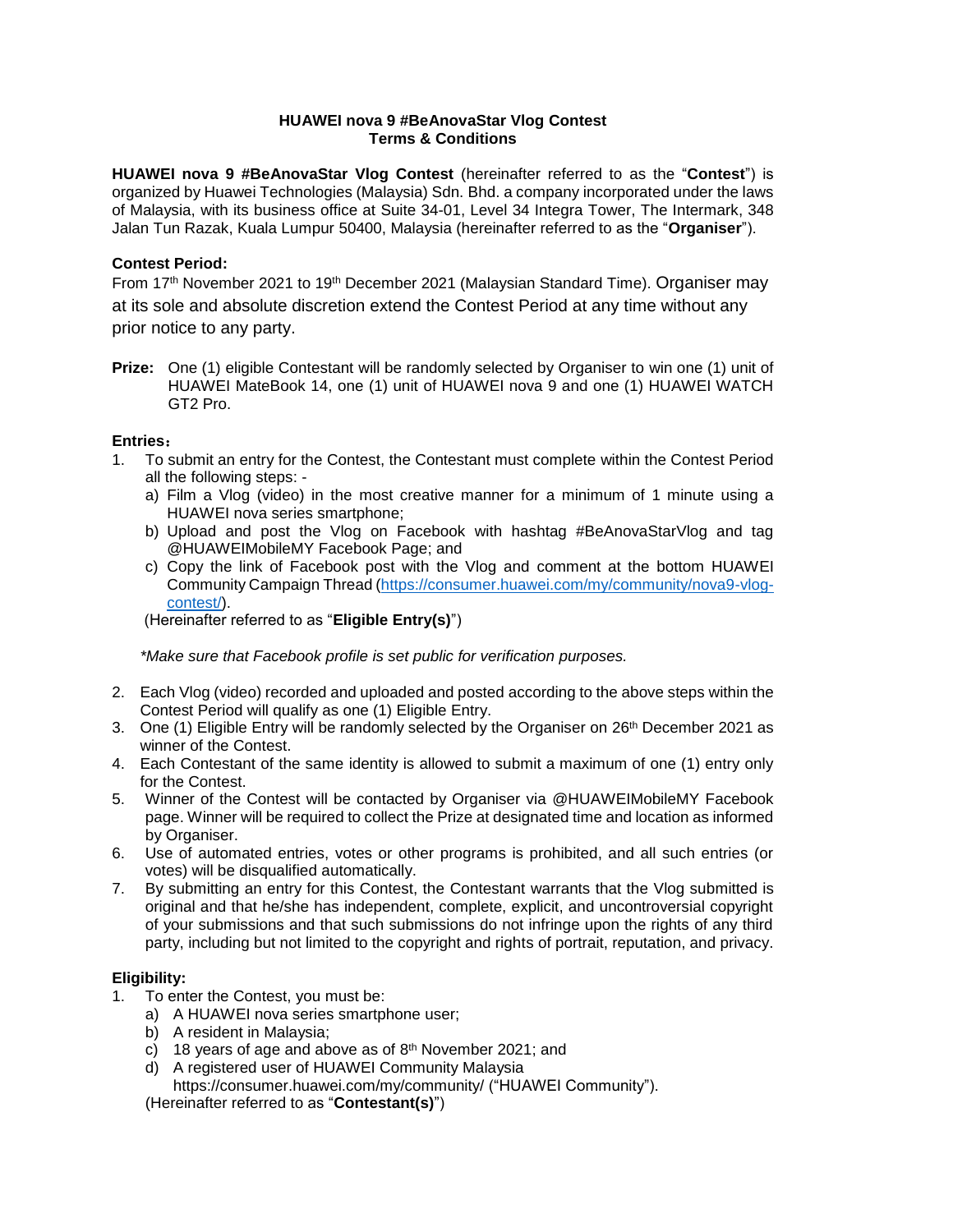\*Contestant must have a registered Facebook account and a registered HUAWEI Community account through which he/she can participate in this Contest.

- 2. Employees of Organiser, their immediate families, Organiser's advertising, creative and public relations agencies, program organizer, their employees and immediate families are ineligible to participate in this Contest.
- 3. To collect the prize, winner of the contest will be required to:
	- a) Send a Private Message to Organiser using his/her Facebook Account, with his/her contact details;
	- b) Provide proof of identification;
	- c) Device S/N number; and
	- d) Provide such other information/document required by Organiser for verification purposes.
- 4. Organiser reserves all rights to:
	- a) Disqualify entries that are late, misdirected, incomplete, corrupted, lost, illegible or invalid;
	- b) Reject any Contest's entry at its sole and absolute discretion without having to assign any reasons whatsoever; or
	- c) Modify, suspend, cancel or terminate a competition or extend or resume the entry period or disqualify any Contestant or entry at any time without giving advance notice.
- 5. Only entries that do not contravene any laws and do not feature religious, sexual, violent, pornographic content or drugs will qualify as an Eligible Entry for this Contest.
- 6. The winner of Prize shall be responsible for all costs in connection with the redemption, collection, delivery and/or perfection of his/her Prize, including but not limited to legal cost, stamp duties, registration and transfer fees, taxes, insurance, spending money and related expenses (such as meals or personal expenses, upgrades, etc.) or fees.
- 7. Prizes are not exchangeable, transferable or redeemable in any form for whatever reason. Winner of Contest shall collect the Prize personally.

#### **General:**

- 1. Organiser has full rights to use and publish all photos/videos submitted in this Contest without any prior notice to the relevant Contestants and the Contestants shall not be entitled to claim ownership or other forms of compensation on any such materials used by the Organiser.
- 2. By participating in this Contest, Contestant agrees for the Organiser, its affiliates and strategic partners to use any photos/Videos submitted for this Contest, with or without modification, for their products, marketing campaign and brand marketing worldwide, perpetually for free, including but not limited to using photo/Video submitted for this Contest in network media, print media, printings, photography exhibitions, retail stores, road shows, digital content, out of home media and other marketing activities worldwide, without any further notice to the Contestant.
- 3. Organiser, its employees, promoters, program organizer shall not be liable for any loss, damage, or any injury that may be sustained by the Contestants or by any person in connection with the Contest. All Contestants assume liability for any loss, injury, damage or claim that may arise from participating in the Contest or use or redemption of any Prize.
- 4. The Contestant agrees and provides consent to Organiser to the use of any personal data as provided by the Contestant for the purpose of participation in this Contest in line with the Personal Data Protection Act 2010 and other applicable laws, to the extent that any personal data provided shall only be processed and be used by Organiser for lawful purpose directly related to the running of this Contest including but not limited to the purposes of promotional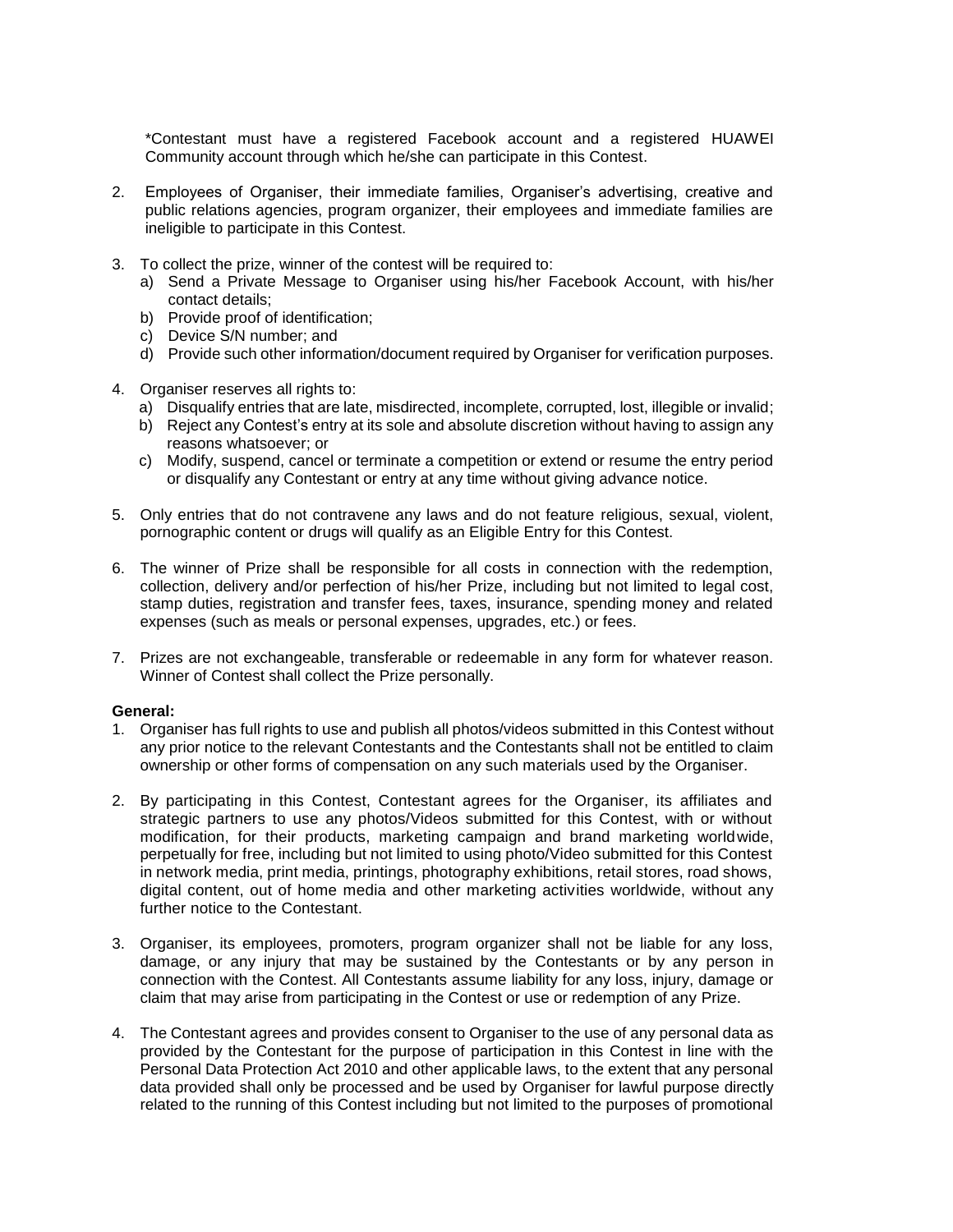events, advertising, marketing and any administrative matters to facilitate the management and organizing of this Contest.

- 5. By providing personal data, the Contestants indicate that they have read, understood and agreed to be bound by Huawei's Privacy Policy as stated at [https://consumer.huawei.com/my/legal/privacy-policy.](https://consumer.huawei.com/my/legal/privacy-policy) The Contestants agree that Organiser and/or its agent and/or its third-party service providers may contact them by telephone, email or such other method in connection with this Campaign.
- 6. In the event any Prizes are being awarded to the Contestant having provided false or mistaken identity or information, Organiser shall have the right to revoke the Contestant's eligibility for the said Prizes.
- 7. All Prize images are for reference only. Prizes shown and/or represented for the running of this Contest shall be subjected to availability and change at the discretion of Organiser. Prizes given are non-refundable. Quality issues with regards to the condition of the Prizes are subject to the standard warranty process provided by the relevant supplier/manufacturer of the said Prize items which includes repairs, replacement and/or exchange for new or equivalent item.
- 8. Prize winner(s) shall not substitute any prizes won or exchange the said Prizes for money. Organiser reserves all rights in its sole discretion to substitute any Prizes (or prize component, if applicable) with one of equal or greater value. Organiser is responsible only for the delivery of the Prizes and is not responsible for the condition, quality and fitness of the said Prizes. Any imposition of taxes, fees, and any other costs associated with the acceptance and use of the Prizes are the sole responsibility of the prize winner(s).
- 9. By participating in the Contest, Contestants agree to be bound by the Terms and Conditions of this Contest and Organiser's decisions are final and binding. No correspondence or appeals will be entertained. Huawei reserves the right to the final and ultimate interpretation of this Contest.
- 10. By participating in the Contest, the Contestants agree to participate and co-operate as required in all editorial activities relating to the Contest. The Contestants agree to grant Organiser a perpetual and non-exclusive license to use such footage and photographs, voice, biographical information and/or statements, at any time or times, in all media types worldwide for advertising, trade, publicity and promotional purposes and the winners will not be entitled to any fee for such use.
- 11. Organiser assumes no responsibility for late entries due to any reasons including, but not limited to, network transmission failure.
- 12. Organiser shall not be responsible for any losses or damages directly or indirectly incurred by any party including the Contestants in connection or arising from acts or omissions or in any way related to this Contest.
- 13. The Contestant agrees to discharge and release Organiser from any liabilities and claims (including from breach of contract, tort, negligence or any other cause of actions at law or equity) arising out of or in any way connected to this contest or to the Contestant's entry in the contest.
- 14. The Contestant further agrees to discharge and release any third party which is related to and connected with this Contest, from any liabilities and claims (including from breach of contract, tort, negligence or any other cause of actions at law or equity) arising out of or in any way connected to this contest or to the Contestant's entry in the contest.